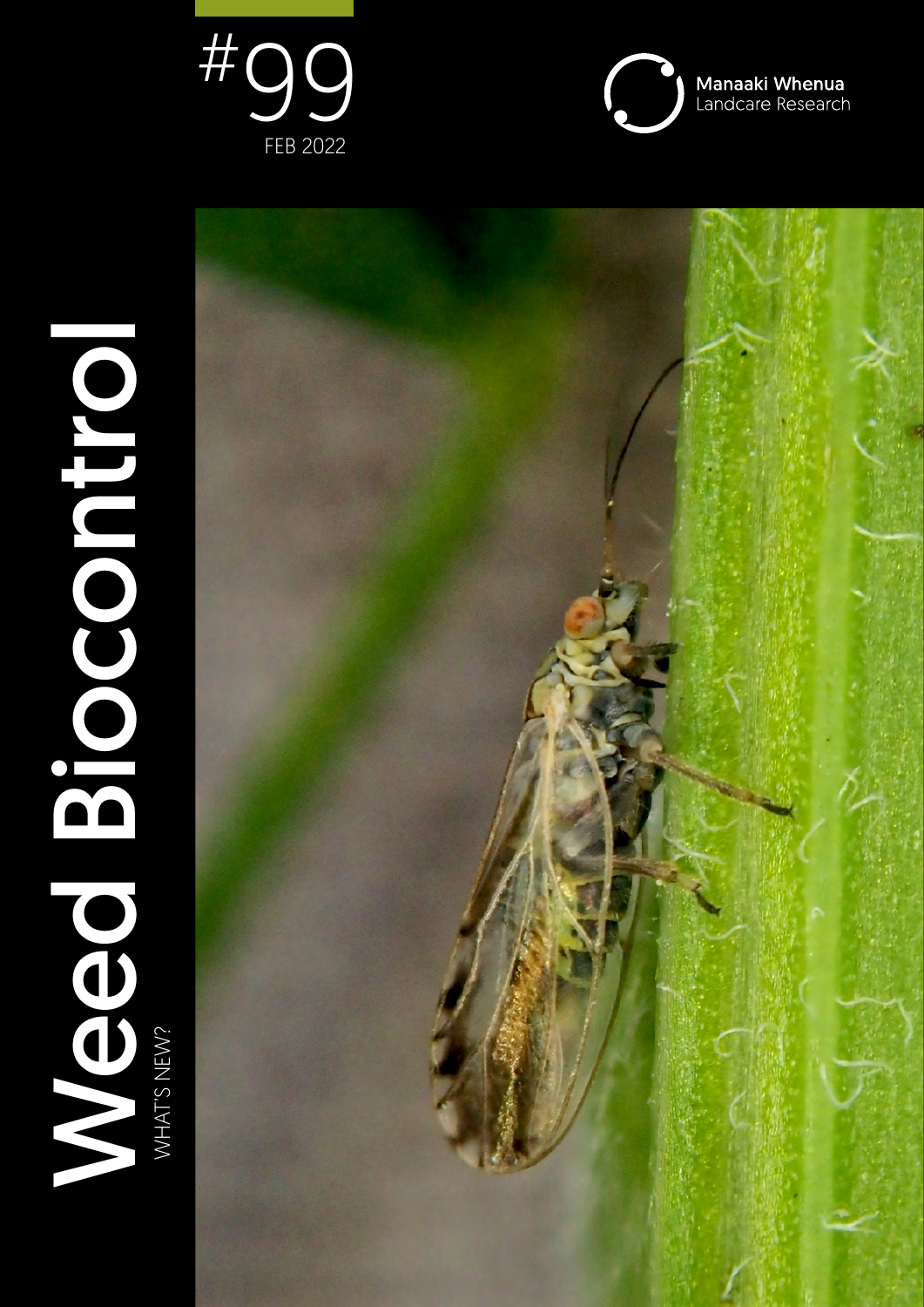# Contents

| PLANT METABOLOMICS AND WEED     |         |
|---------------------------------|---------|
| <b>BIOCONTROL</b>               | $2 - 3$ |
| <b>SCIENCE NEW ZEALAND TEAM</b> |         |
| AWARD IN THE BAG                | 4       |
| <b>BROOM DELIVERS A PSYLLID</b> |         |
| <b>SURPRISE</b>                 | 5       |
| <b>ENVIRONMENTAL WEEDS IN</b>   |         |
| <b>THE SPOTLIGHT</b>            | 6-7     |
| <b>AUTUMN ACTIVITIES</b>        | 8       |

# Key contacts

EDITOR: Angela Bownes Any enquiries to Angela Bownes bownesa@landcareresearch.co.nz

THANKS TO: Ray Prebble

LAYOUT: Cissy Pan

CONTRIBUTIONS: Dan Park, Alana Den Breeyen, Simon Fowler, Ronny Groenteman

COVER IMAGE: The new broom psyllid



weedbusters.org.nz

This information may be copied and distributed to others without limitations, provided Landcare Research New Zealand Ltd 2015 and the source of the information is acknowledged. Under no circumstances may a charge be made for this information without the express permission of Landcare Research New Zealand Ltd 2014 ISSN 2463-2961 (Print) ISSN 2463-297X (Online)

www.landcareresearch.co.nz

# Plant Metabolomics and Weed Biocontrol

Agent establishment, effectiveness, and safety are the crucial elements for a successful weed biocontrol programme. Although well-established research protocols are used to predict agent impact on the target weed and the probability of non-target impacts, the effect of host plant biochemistry on agent success is often not considered.

The biochemical profile of plants determines their nutritional value and levels of plant secondary defences, and it can be altered by both abiotic (e.g. temperature, light, nutrient availability) and biotic (e.g. herbivory and plant pathogens) factors. These chemical compounds are well known to have significant effects on insect performance and population dynamics, both of which are key determinants of the establishment success and effectiveness of weed biocontrol agents. Hence an understanding of the biochemical phenotypes (observable characteristics) of invasive alien plants, and the biotic and abiotic factors that determine that particular phenotype, could provide valuable information to help decisions on the selection of biocontrol agents, and could even help improve establishment rates and agent impact.

In a recent publication, two of our weed biocontrol researchers, Simon Fowler and Ronny Groenteman, in collaboration with researchers at Massey University (Paul Barrett, who led the review, Andrea Clavijo-McCormick) and AgResearch (Arvind Subbaraj), review how plant metabolomics could be applied to weed biocontrol programmes to improve agent establishment, effectiveness and safety. According to Ronny, this paper explores how and why invasive alien plants are likely to exhibit altered biochemical phenotypes in their introduced range, and how the biochemical phenotype of plants exposed to variable environments with their complex and interacting biotic and abiotic influences might affect the performance of insect herbivores. The authors also identify a range of potential applications of plant metabolomics that could benefit weed biocontrol programmes. Here we provide a summary of the review paper, but first, what is *metabolomics?*

Plant metabolomics is the study of plant biochemistry at the molecular level, elucidating both known and unknown metabolites (intermediate or end products of metabolism) in biological samples. This technique uses analytical chemistry, bioinformatics and multivariate statistics to characterise the biochemical profile of a plant and identify biochemical phenotypes.

Plant metabolites play an important role in a plant's growth, development, and response to environmental conditions. They include a wide array of primary metabolites essential for growth and reproduction, and secondary metabolites essential for interactions and defence. Since abiotic and biotic influences can significantly alter the metabolic profiles of plants, it would not be unexpected for invasive plant species to exhibit altered metabolite profiles in their introduced ranges compared to their native range. This is potentially significant for weed biocontrol programmes, since alterations to plant chemical profiles (in terms of their nutritional value and their secondary chemical defences) can have a direct influence on insect survival and development.

Exactly how abiotic and biotic stressors influence the balance of secondary metabolite mixtures produced by plants remains largely unexplored. Subtle changes to a particular mix of plant metabolites could affect host plant selection and/or utilisation, either directly via deterrents or toxicity, or by changing the volatile compounds that trigger host finding or avoidance behaviour in insect herbivores. Hence, subtle changes to the chemical composition of a small number of compounds could affect the performance of a specialist insect or pathogen on a specific plant biochemical phenotype in its invaded range. Realistically, it would be difficult and costly to test individual abiotic and biotic factors, and all possible combinations, to predict the effects of altered chemical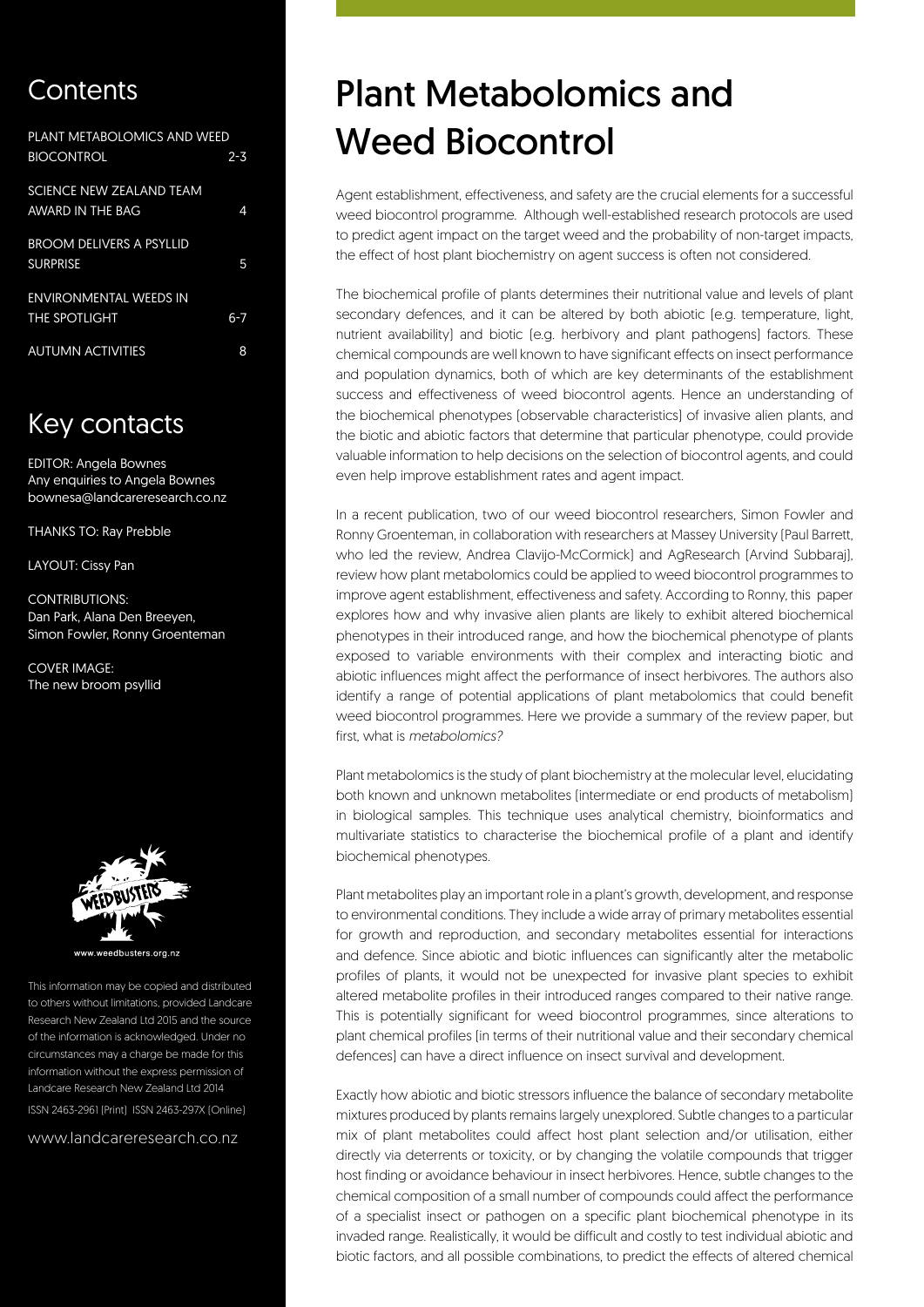profiles of invasive plants on introduced biocontrol agents. Using an approach such as metabolomics is promising for determining the combined effects of biotic and abiotic factors on the resulting plant metabolic phenotype.

### Potential applications of metabolomics in weed biocontrol

# 1. Matching target plant metabolomes at agent collection and release sites

There are many documented reasons why weed biocontrol agents fail to establish or are ineffective when they do, but it is not often considered that establishment failure could be due to changes to the biochemical phenotype of the invasive weed in its introduced range. Since abiotic and biotic fluctuations occur across and within geographical regions following seasonal patterns, changes in plant biochemistry could positively or negatively affect insect herbivore performance.

Being able to determine variation in the metabolomes of invasive plants in their native and introduced ranges would enable biocontrol practitioners to select collection and release sites where the target weed has similar metabolite profiles. This would reduce the need for agents to overcome any plant defensive or nutritional challenges, especially when they are vulnerable during the early stages of establishment.

2. Determining the greatest plant defensive response to a single agent

Predicting the performance and impact of a biocontrol agent in a new environment is often difficult. The authors suggest that metabolomic analysis to gain an understanding of plant response to a particular insect species or feeding guild could provide additional information for the agent selection process.

Plants elicit defences which can be specific to a particular species of herbivore or plant pathogen, or to a particular feeding guild, meaning essentially they produce an appropriate cocktail of compounds directed at the attacker or attackers," explained Ronny. "Under controlled conditions, we may expect a single attacking herbivore species to elicit a particular profile of chemical compounds, so by using metabolomics, we can measure this response both quantitatively and qualitatively. Taking this a step further, a large defensive metabolite response to a certain herbivore or guild may indicate a plant suffering significant stress which could help select candidate biocontrol agents with potential for the greatest impact on the target weed."

# 3. Identifying supplementary or additional agents

Insect herbivores and pathogens are applied as weed biocontrol agents individually or in combination, and often a suite of agents is released against one target weed. There is a small amount of evidence to suggest that in some plant– insect systems, the plant chemical response induced by one herbivore may facilitate the preference and/or performance of another herbivore. Alternatively, the induced plant response to one herbivore may reduce the preference and/or performance of another.

Studying these associations using metabolomics could help with matching agents that work well together. It could also help explain why a certain agent may be failing if a co-agent has not been introduced in tandem, or it can signal which agents should never be combined.

#### 4. Augmenting host range and specificity testing

To determine whether potential weed biocontrol agents are safe for release, their host specificity is determined through rigorous testing of phylogenetically related plant taxa from the invaded range. In the case of specialised insects, the assumption is that the host range will be restricted to plant taxa with similar morphological and biochemical characteristics.

The identification of biochemical similarity of plant species through broad spectrum metabolite testing could augment host specificity testing protocols currently focused on phylogenetic relatedness. This could improve host range testing by including species that could be at risk due to similarity in their biochemical profile to the target weed, and which would otherwise have been overlooked because they are phylogenetically distant from the target weed. Also, this could be particularly valuable when phylogenetically related or other plants of interest are difficult to obtain, and metabolomics could be used as a proxy 'plant'.

In conclusion, although the field of metabolomics has yet to develop to an operational level, the potential for adding metabolomic analysis to the existing weed biocontrol toolkit could provide weed biocontrol projects with a suite of applications for greater effectiveness and safety. This would be multi-faceted, complex and even costly, however metabolomics is a powerful technology that could be at the core of beneficial collaborative research between biocontrol practitioners, plant biochemists and plant-insect ecologists.

Further reading: Barrett DP, Fowler S, Subbaraj AK, Groenteman R, Clavijo-McCormack A 2021. Metabolomic analysis of host plant biochemistry could improve the effectiveness and safety of classical weed biocontrol. Biological Control 160: 104663. <https://doi.org/10.1016/j.biocontrol.2021.104663>

*This project was funded by the Ministry of Business, Innovation and Employment as part of Manaaki Whenua – Landcare Research's Beating Weeds programme.*

# **CONTACT**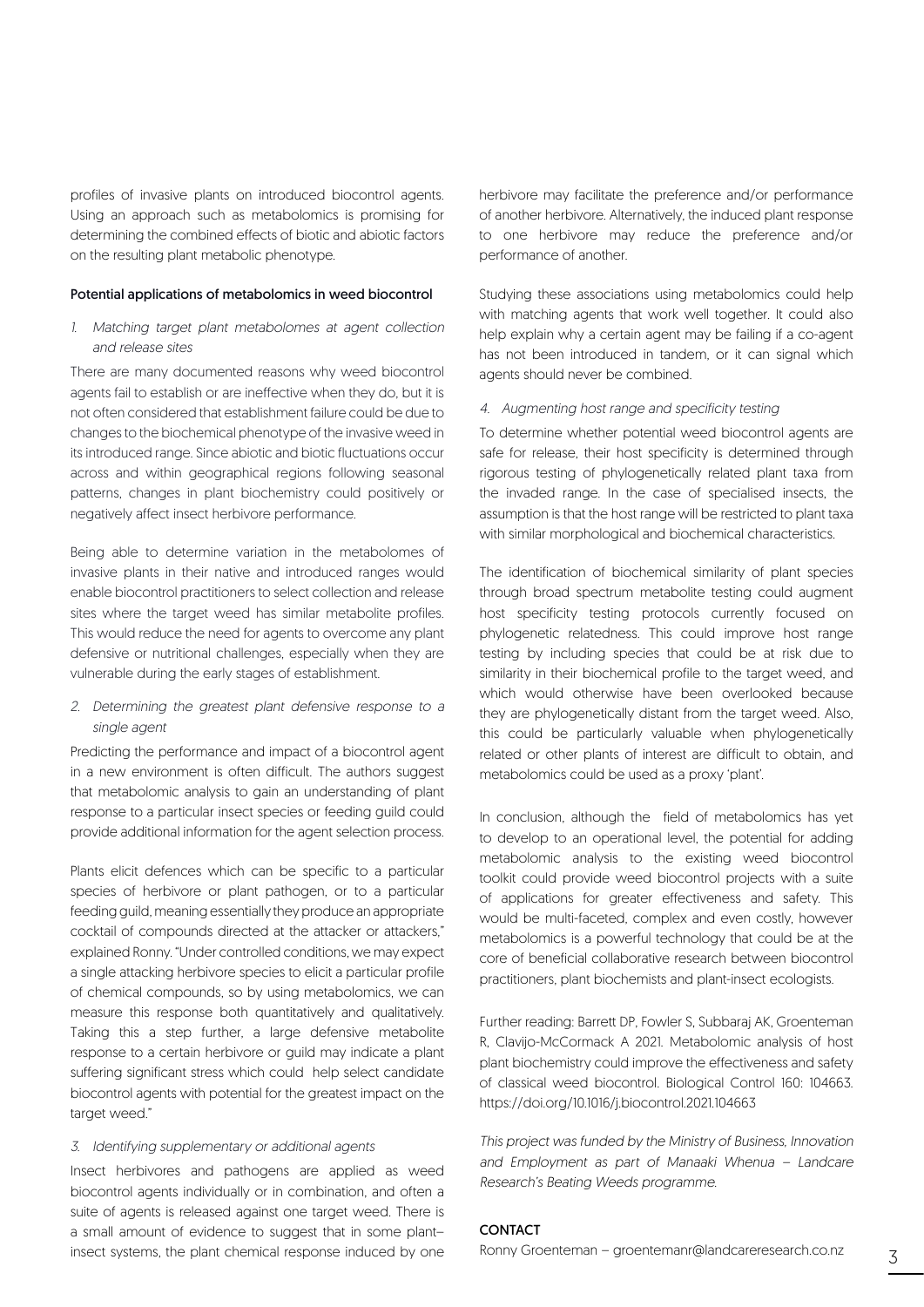# Science New Zealand Team Award in the Bag

MWLR is very proud to report that its weed biocontrol group was a recipient of a 2021 Science New Zealand Team Award. The Science New Zealand awards are held annually to recognise the contributions and achievements of scientists and teams across New Zealand. This year's awards celebrated 24 awardees across three award categories – Early Career Researcher, Individual/Lifetime Achievement, and Team.

"It's wonderful to see the acknowledgement of our hard work over several decades," said Team Leader Lynley Hayes. "But we didn't do it alone – one of the reasons that our group has managed to be so successful is due to the steadfast support we have received from many quarters over the years."

For two decades, regional and district councils and the Department of Conservation (DOC), operating as the National Biocontrol Collective, have pooled resources for weed biocontrol funding, undertaking collaborative decision-making about weed prioritisation and assisting with releases and monitoring of agents. In addition to these applied research programmes, fundamental, underpinning research is supported by the Ministry of Business, Innovation and Employment's Strategic Science Investment Fund. This research has resulted in significant knowledge breakthroughs in weed biocontrol science to make it even safer and more effective, and also more cost-effective.

This award acknowledges the weed biocontrol group's contributions to the sustainable management of invasive alien weeds in New Zealand. The group has conducted research facilitating the release of biocontrol agents to control serious intractable weeds across all regions of New Zealand, from native forests to farms throughout the North and South Islands. This research has benefited all sectors required to effectively and more sustainably manage invasive alien weeds, including government agencies such as regional councils and DOC, farmers and forestry operators, and community groups focused on saving local bush remnants.



Over the past three decades the weed biocontrol group has gained permission to release 45 weed biocontrol agents against 22 target weeds, and has worked with an additional 19 agents approved for release against seven target weeds in the years before MWLR (and its predecessor) came into being. Some of these programmes have been highly successful, with substantial economic and environmental benefits. There has been a 40,000-hectare reduction in infestations of heather (*Calluna vulgaris*) in Tongariro National Park resulting from the introduction of the heather beetle (*Lochmaea suturalis*). Economic analyses show that the Net Present Value for biocontrol of St John's wort (*Hypericum perforatum*) is between \$140 million and \$1.49 billion over 70 years, with benefit-tocost ratios of 10:1 and 100:1, respectively. The savings in control costs at the more conservative estimate of \$140 million more than covers the costs of all weed biocontrol programmes in New Zealand to date. For ragwort (*Jacobaea vulgaris*), a major pasture weed, biocontrol is estimated to have saved the dairy industry approximately \$44 million annually in herbicide costs alone, with a benefit-to-cost ratio of 14:1.

In classical weed biocontrol, international collaboration is a crucial aspect since natural enemies are sought from all over the world, from wherever the target weeds originate. The group has been fortunate to work with researchers in Argentina, Australia, Canada, China, Chile, Colombia, Ecuador, France, Hawai'i, India, Jamaica, Japan, Papua New Guinea, South Africa, Spain, Switzerland, the UK, the USA and Uruguay. They have also collaborated with researchers at AgResearch and Scion, and with five New Zealand universities.

From 2012 the MWLR weed biocontrol group has assisted developing countries in the Pacific with sustainable solutions for invasive weed management, with highly successful results already evident in the Cook Islands. In 2019 they were invited to become a founding partner of the Pacific Regional Invasive Species Management Support Service (PRISMSS). Better weed management in the Pacific will improve the well-being and livelihoods of people living in the Pacific by improving food security and human health, assisting with climate change adaptation, and protecting unique and threatened biosecurity.

Well done team and keep up the excellent work!

Current team members at MWLR: Alana Den Breeyen, Angela Bownes, Arnaud Cartier, Simon Fowler, Hugh Gourlay, Ronny Groenteman, Lynley Hayes, Richard Hill, Chris McGrannachan, Zane McGrath, Stephanie Morton, Quentin Paynter, Paul Peterson, Chantal Probst, Temo Talie, and Robyn White. Also acknowledged are former group members and others who have provided systematics, molecular, and other support.

# CONTACT

Lynley Hayes – hayesl@landcareresearch.co.nz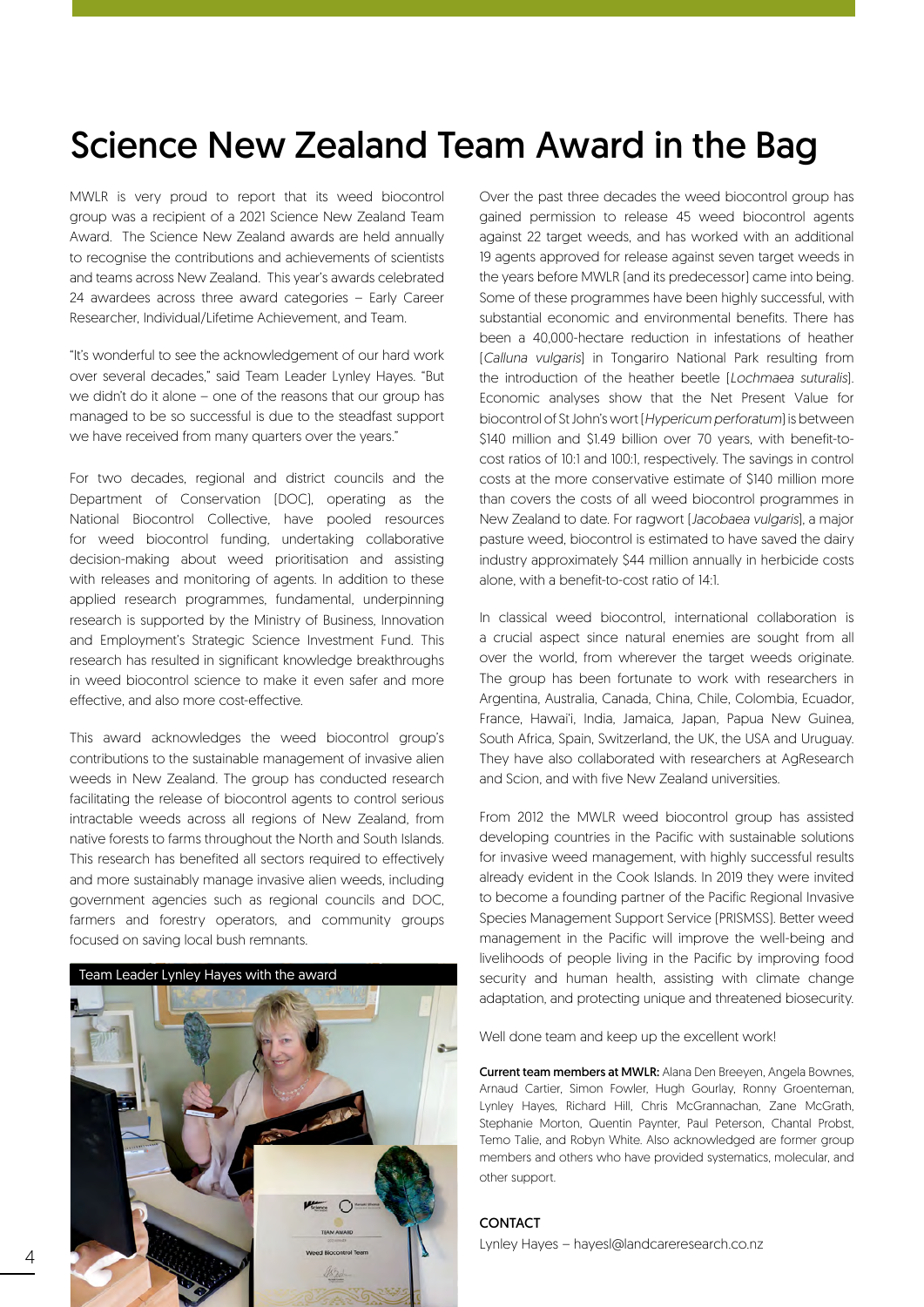# Broom Delivers a Psyllid Surprise

Until recently the only psyllid species attacking broom (*Cytisus scoparius*) in New Zealand was the broom psyllid (*Arytainilla spartiophila*), released as a classical biocontrol agent in 1993. However, in 2019 several individuals of a new psyllid (*Arytaina genistae*), which we're now calling the 'stripy broom psyllid', were caught on sticky traps near Christchurch by Jon Sullivan (Lincoln University).

Stripy broom psyllids have black striped forewings, while our usual broom psyllid has mostly clear wings. However, stripy broom psyllids can have weak wing markings, and adult body colour varies from black/brown to pale green. Likewise, the usual broom psyllid is normally pale brown, but can be pale green. Adult stripy broom psyllids are noticeably larger (3.5mm body) with wider heads, compared with the usual broom psyllids (3mm).

In spring 2021 we started some detective work on Jon's psyllid surprise. Our first question was simple: could we rediscover the stripy broom psyllid on broom near Christchurch? But first, the two broom psyllids need further introduction.

In the native range of broom in the UK these are the only two psyllid species commonly found attacking the plant. The species we call the broom psyllid was preferred for biocontrol of broom in New Zealand because it causes substantial stunting of broom plants and is host specific. The stripy broom psyllid is seldom found in sufficient numbers to damage broom in the UK, and can reproduce on other plant species that are closely related to broom, such as tagasaste (*Chamaecytisus palmensis*) and *Genista* spp.

During our spring 2021 surveys we easily rediscovered the stripy broom psyllid on broom close to where Jon had found it on sticky traps. Widening our search, we found the stripy broom psyllid was common over the Canterbury Plains and Banks Peninsula. If some of you readers further afield are interested in a bit of detective work, it would be great if you could check your local broom for a psyllid surprise. Just sharply tap broom over a beating tray and quickly check for psyllids. From about Christmas you can't be confused by finding the deliberately released broom psyllid, because this species only has one very early season generation: from mid-summer to the next spring the minute, dormant, first instar nymphs remain hidden inside broom shoots. So in the latter part of the growing season any adult psyllids on broom, especially if they have dark wing patterns, and *all* psyllid nymphs, are highly likely to be the stripy broom psyllid. Please send the insects in preservative, or good close-up photos, to Simon Fowler.

Now, on to the next obvious question: how did the stripy broom psyllid get to New Zealand? One possibility we are keen to rule out is an escape from our quarantine facilities at Lincoln, near Christchurch. Almost 10,000 broom psyllids, including many nymphs, were imported from the UK into containment at Lincoln during the 1990s. The nymphs of the two broom psyllids are similar, so some stripy broom psyllids may have inadvertently been imported with the broom psyllid nymphs. However, strict rearing and identification protocols determined that only adults of the broom psyllid were released. In the extremely unlikely event of the stripy broom psyllid somehow getting out of containment and establishing a field population in the 1990s, we are very sure that it would have been discovered during the many field surveys carried out since the psyllid was held in containment. Two surveys in the last decade were particularly exhaustive. From 2012 to 2017 we searched for psyllids on broom at many sites across New Zealand as part of our studies on the plant pathogen, *Candidatus* Liberibacter europaeus (Leu). In this nationwide survey no stripy broom psyllids were identified, by either visual or molecular techniques. In addition, no stripy broom psyllids were found between 2014 and 2017 by Francesco Martoni, an enthusiastic Lincoln University PhD student, when creating his checklist of New Zealand psyllids.

We also can't blame strong winds across the Tasman Sea for this psyllid invasion: the stripy broom psyllid is not known from Australia. We therefore think the most plausible explanation is that the stripy broom psyllid arrived as a stowaway on a boat or plane from either its native range in Europe, or its adventive range in the USA. Molecular investigation could sort out the source of our psyllids and reveal whether the stripy broom psyllid has acquired Leu in New Zealand, or brought its own *Liberibacter* spp. There are other unresolved questions relating to the host range and potential impact of the stripy broom psyllid on broom in New Zealand. So watch this space for part 2 of the story.

*This project was funded by the Ministry of Business, Innovation and Employment as part of Manaaki Whenua – Landcare Research's Beating Weeds programme.*

# **CONTACT**

Simon Fowler – fowlers@landcareresearch.co.nz

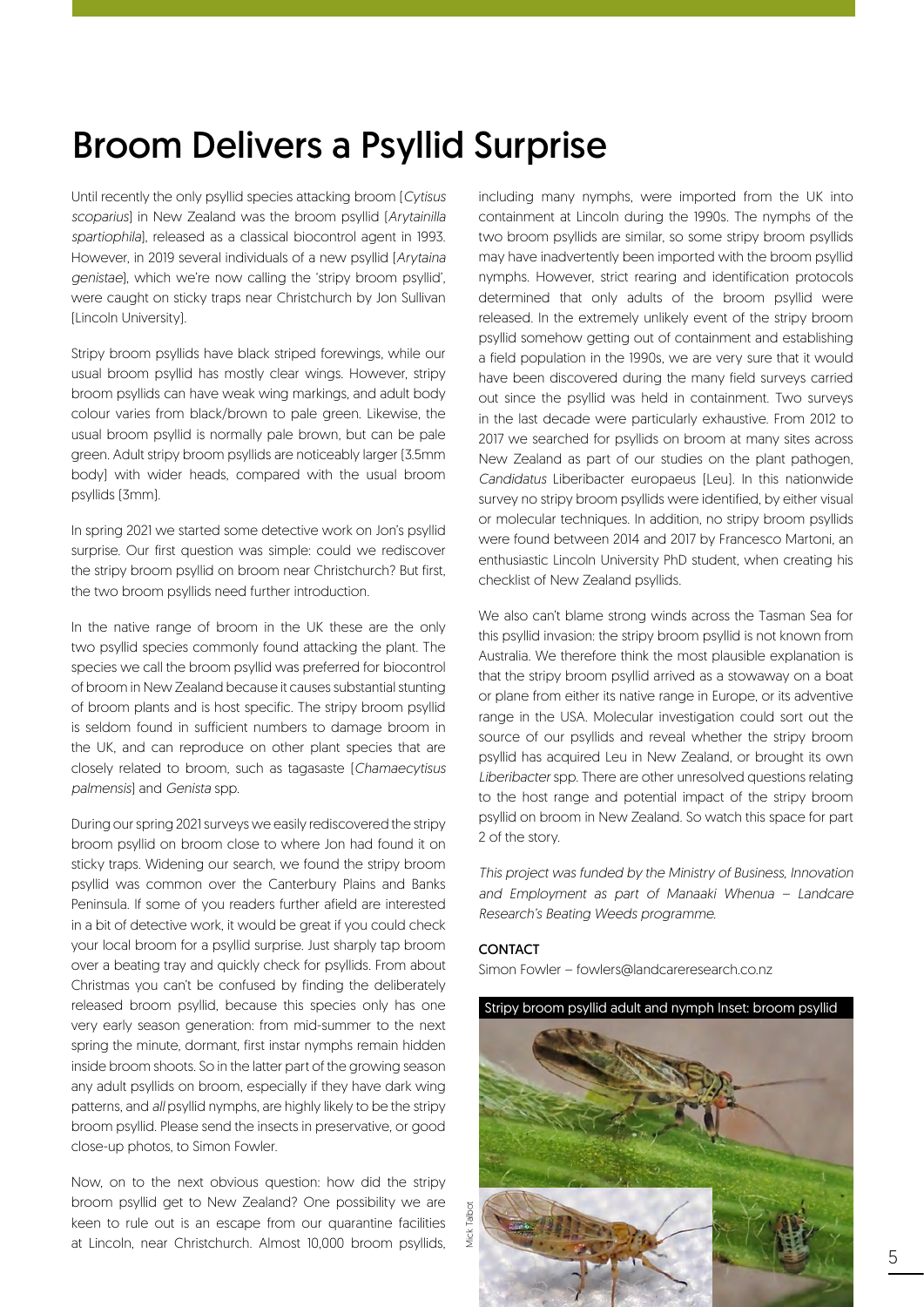# Environmental Weeds in the Spotlight

In late November last year the Parliamentary Commissioner for the Environment (PCE), Simon Upton, released a long-awaited report which reviews how well New Zealand is managing weeds that threaten native ecosystems. The PCE, appointed for a period of 5 years, is an officer of Parliament who investigates environmental concerns independently of the government. This report is the first time that environmental weeds have come into the parliamentary spotlight and received such a high level of attention. The report also attracted interest from the public, resulting in several days of intense media focus following its release.

Major contributors of information and data for the report included regional and district councils, the Department of Conservation (DOC) and the Ministry for Primary Industries (MPI). MWLR also played a major role, with one of our plant invasion ecologists, Angela Brandt, being seconded to the Commissioner's report team. The weed biocontrol group also had an opportunity to provide input.

The report is much longer than would be expected for documents of this type. This is perhaps quite fitting given how massive the issue of invasive weeds is. The report puts this into perspective in black and white: New Zealand is far more concerned about the environmental impacts of a handful of the worst naturalised mammalian predators than it is about the hundreds of invasive environmental weeds and the many, many more naturalised plant species that are already found in our native ecosystems. The Māori world view of 'what is a weed' gets a special focus in the report and provides a sound reminder of the subjective nature of declaring any plant a weed. The Māori world view also gives a special reminder of the upset to the balance of ecosystems by a weed rather than any inherent properties of the weed.

In providing a summary of the report, it's important to point out what the report does *not* do: it does not identify which invasive weed species should be prioritised for management, and it also doesn't evaluate the effectiveness, or other properties, of any weed management methods. What the report does is identify four key focus areas on how the current biosecurity system in New Zealand deals with weeds of native ecosystems, and recommends what a well-functioning system would do in each of these areas.

 1. We don't really know what's out there. Although the report acknowledges there is plenty of information being collected, there are several key issues: the information is stored in multiple databases that do not connect; much of the information is either difficult to access or inaccessible; the taxonomy used in different databases is not standardised; and systematic surveillance of weeds is lacking. The report proposes a vision for what a good information system could look like, highlighting that the information must not only cover weeds that are already harming native ecosystems, but all exotic plants that have naturalised here. We cannot target weeds early on the invasion curve if we don't know they are becoming a problem. National priorities can save a lot of time and a lot of limited resources that are currently wasted on prioritising weeds regionally and deciding management options. Even with clear national priorities we would still need improved tools to support management actions on any scale, starting with a national weeds database that follows an agreed taxonomy, gets regularly updated, and is linked to spatial distribution information to guide decisions about emerging weeds. The report recommends that MPI work with other relevant ministries, regional councils and Crown research institutes to "develop, administer and maintain a single authoritative and publicly accessible database" for this purpose.

2. We don't have a good way to prioritise which weed species to manage in native ecosystems. The well-realised fact is that we are operating in a system that has limited resources, both financial and human, so we won't be able to manage all ecosystem weeds, let alone all naturalised species that have not yet become a serious problem. Trade-offs are inevitable, but are they transparent? The report asks what systems are used to guide decisions on where to mobilise scarce resources. Are we only looking at the current worst offenders, or do we try to manage future challenges early on? Do we have the evidence we need to make these decisions, and is the system for prioritisation flexible enough to adapt to new information? Do we know with sufficient clarity what the goal is in the long run? Are we allocating enough resources to be able to reach this end goal? Or are we setting ourselves up for failure? The report suggests that it is the role of the Minister for Biosecurity together with the Minister of Conservation to provide a clear direction on priorities. The report also recommends that the ministries and regional councils work with iwi and hapū and other relevant organisations to coordinate the management of new, emerging weeds of native ecosystems.

3. The regulatory framework we operate under is complex, to put it mildly. The Biosecurity Act 1993 spans pre-border, border, and far past the border, covering an enormous range of living organisms with vastly different biologies, invasion paths, risks and management options. The biosecurity system that results from this Act puts an enormous amount of focus – and rightly so – on how to prevent unwanted organisms from entering the country in the first place. But it has little to offer on where to direct attention when it comes to species that are already here, are well established, and are causing harm. In addition, the biosecurity system spans many vastly different agencies: central government, local government, industry and communities. It is not at all straightforward to understand how the variety of entities that deal with weeds of native ecosystems are intended to work together. And,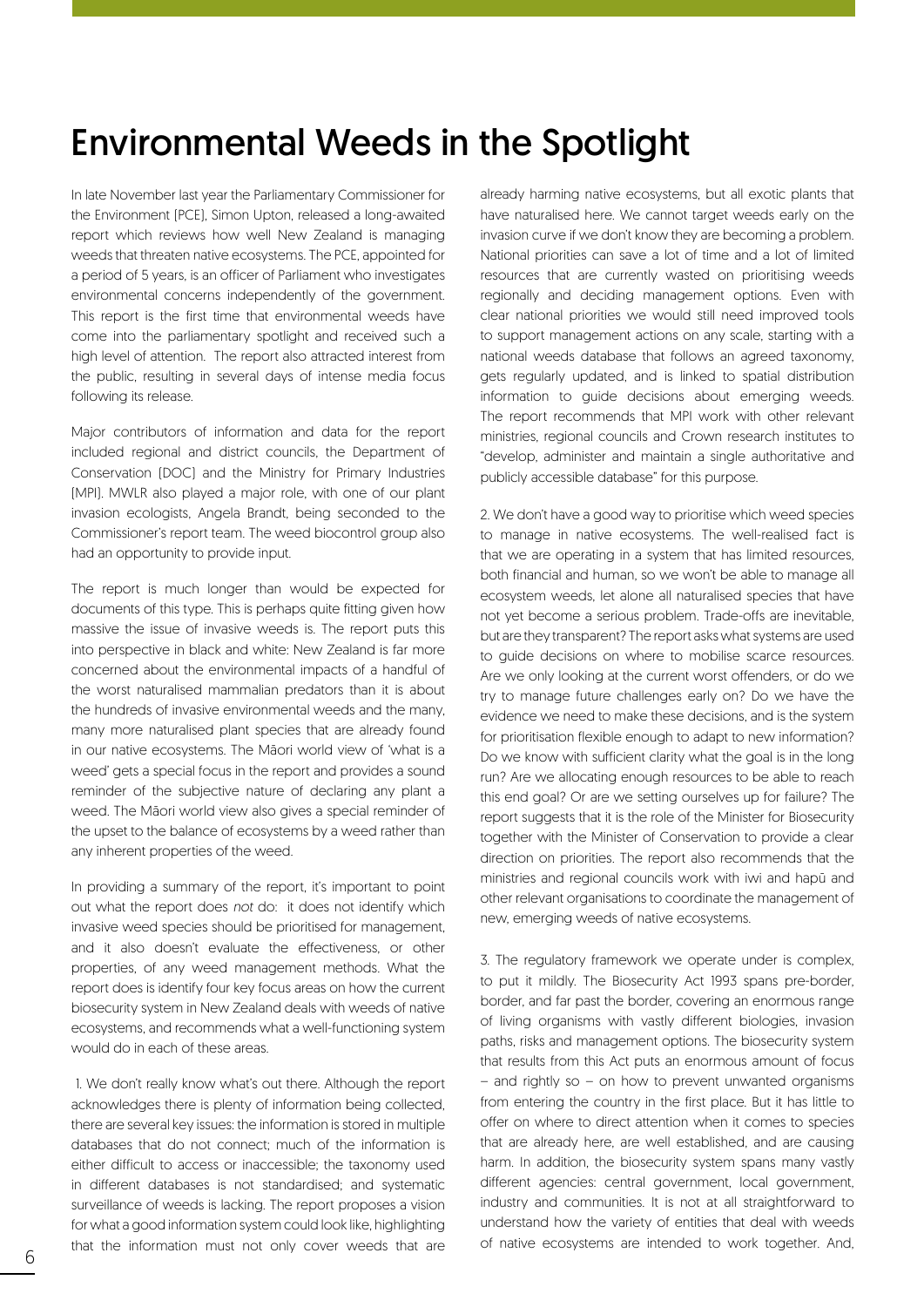lest we forget, some weed control activities are governed by additional Acts, mainly the Resource Management Act 1991 and the Conservation Act 1987, so it is not always clear who is responsible for taking action. The stark fact that a national pest management plan and a national pathway management plan have never been prepared for a terrestrial exotic plant (harmful or otherwise) under the current regulatory system indicates that this group of organisms is not regarded as a high priority, certainly not as high as it ought to be. New Zealanders appear to be far more captivated by the harm caused by a small number of species of destructive mammalian predators than they are by the slow, encroaching, equally serious harm caused by weeds of native ecosystems.

4. New Zealand's biosecurity system lacks coordination, direction and clear leadership at a national scale on managing weeds of native ecosystems. More specifically, the report highlights that under the Biosecurity Act it is the role of MPI to provide overall leadership in this area, but that in practice MPI focuses on pre-border and border incursions, and relies on DOC, councils, landowners, and local communities to manage weeds and run surveillance programmes. The report acknowledges that this approach can work, at least to some extent, for weeds in the productive sector, where managing weeds makes economic sense. But an economic case is more difficult to make for weeds of native ecosystems, where public funding is required. Consequently, some weed problems grow far beyond the ability of regional authorities and local efforts, and by the time MPI steps into the role of national coordinator of the problem it is too costly and too late. Wilding conifers are the key example for this type of scenario, where MPI has taken the lead on coordination and is investing \$100 million in controlling a problem that has been escalating for decades on a highly visible trajectory. We simply cannot afford for more weeds to reach this devastating stage. Other agencies, such as DOC and regional councils, are not at all well positioned to take national coordination roles on weeds of native ecosystems. Since the current legislation does not provide a clear framework for a nationwide approach to weeds of native ecosystems, the report proposes that a way forward could be for the Minister for Biosecurity and the Minister of Conservation to jointly provide direction. Furthermore, it proposes that MPI and DOC work closely with regional councils to develop a national policy direction on weeds of native ecosystems. It also recommends that iwi and hapū be engaged on a national policy direction. It may be that amending the Biosecurity Act would be the most efficient way to enable such national policy directions, not only for weeds of native ecosystems but also for other groups of pests.

The report also acknowledges that even with good nationallevel coordination and resourcing, a top-down, centralised approach is not going to be enough when it comes to weed

# Space invaders:

A review of how New Zealand manages weeds that threaten native ecosystems



Parliamentary Commissioner for the Environment<br>Te Kaitiaki Taiao a Te Whare Päremata

### Front cover of the PCE report on weeds

management. The role of grassroots (or weed-roots, as the report calls them) initiatives is highlighted as an essential component for a successful way forward. National coordination will be hugely important for sharing the technologies and solutions these local groups come up with, widely sharing their unique local insights and long-term perspective, and securing their ongoing funding.

Finally, the report reminds us that we must take a deep, long breath when we think about weeds of native ecosystems. Their management is here to stay, and we, as a country, must recognise this commitment. Of course adopting these recommendations by government requires resources to be associated with their implementation. But at least no government, now or in the future, can claim ignorance of the seriousness of the threat of weeds to native ecosystems.

The weed biocontrol group was fortunate to have an opportunity to engage with the Commissioner and his team while they were working on the report. Although biocontrol does not feature in the report, we feel we were able to showcase an excellent model for national coordination in the form of the National Biocontrol Collective, and spur hope that there is an effective option for managing environmental weeds.

## **CONTACT**

Ronny Groenteman – groentemanr@landcareresearch.co.nz